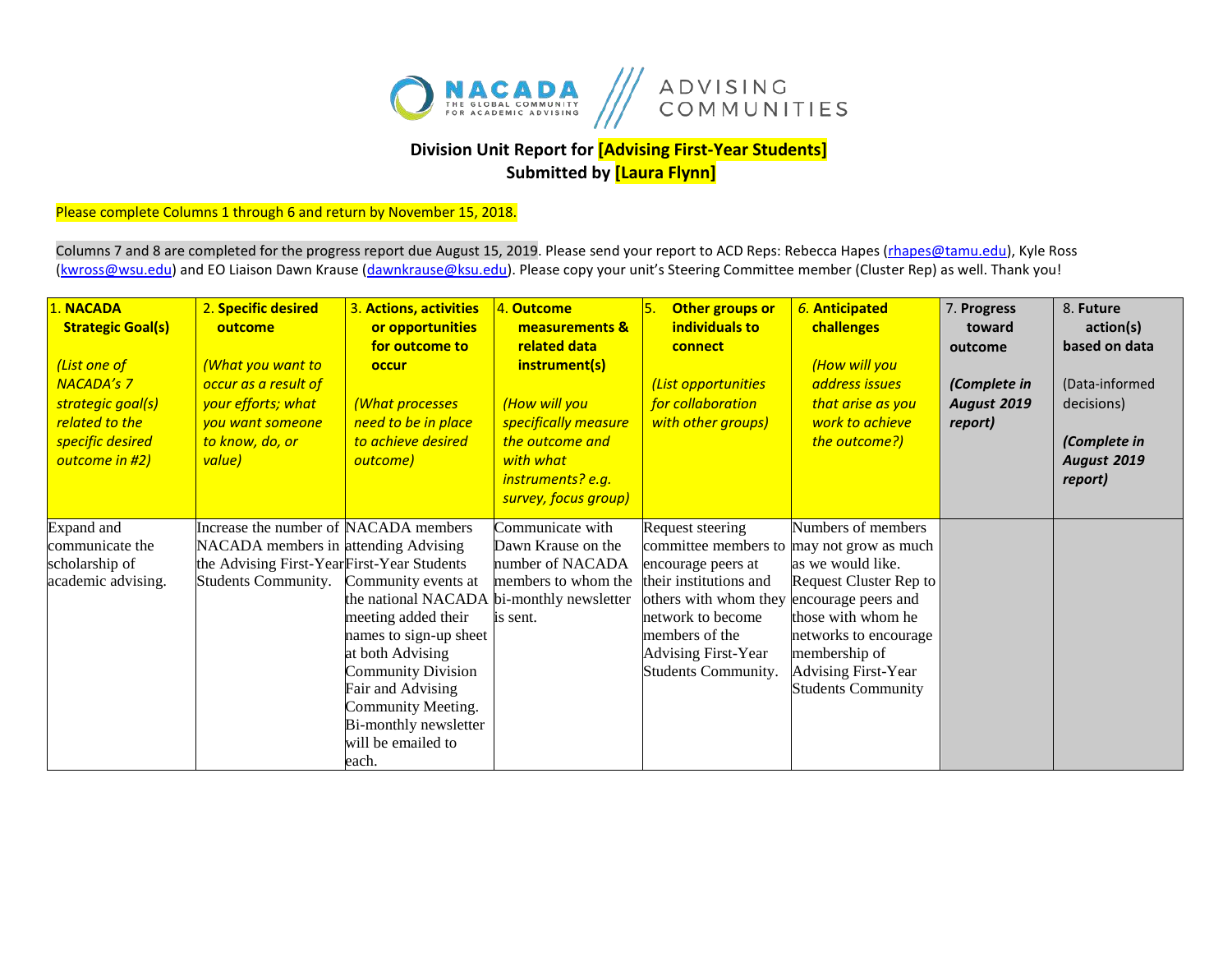| Provide professional                          | Continue to post                               | Two members of the                                            | Facebook responses         | When a "Hot Topic"         | Remind members to      |  |
|-----------------------------------------------|------------------------------------------------|---------------------------------------------------------------|----------------------------|----------------------------|------------------------|--|
| development                                   | monthly "Hot Topics"                           | steering committee will will indicate the                     |                            | overlaps with another      | check "Hot Topic" via  |  |
| opportunities that are                        | on our Facebook page                           | decide on the monthly success of posting "HotNACADA Advising" |                            |                            | bi-monthly newsletter. |  |
| responsive to the needs and invite members to |                                                | "Hot Topic" and post it Topics".                              |                            | Community, our             |                        |  |
| of advisors and                               | post ideas pertaining to on the Facebook page. |                                                               |                            | members can                |                        |  |
| advising                                      | the monthly "Hot                               | They also will review                                         |                            | communicate with the       |                        |  |
| administrators.                               | Topic". This will allow responses before       |                                                               |                            | chair of the Advising      |                        |  |
|                                               |                                                | communication among posting. Consider using                   |                            | Community of which         |                        |  |
|                                               | members of the                                 | an online survey for                                          |                            | the topic overlaps and     |                        |  |
|                                               | <b>Advising First-Year</b>                     | "Hot Topic" ideas.                                            |                            | request they forward       |                        |  |
|                                               | <b>Students Community in</b>                   |                                                               |                            | the site and topic to      |                        |  |
|                                               | addition to providing                          |                                                               |                            | their members.             |                        |  |
|                                               | thoughtful ideas that                          |                                                               |                            |                            |                        |  |
|                                               | are responsive to the                          |                                                               |                            |                            |                        |  |
|                                               | needs of advisors                              |                                                               |                            |                            |                        |  |
| Provide professional                          | Continue to post                               | One member of our                                             | Can request Facebook       | Communicate with           | None foreseen.         |  |
| development                                   | monthly "Resource                              | steering committee will responses on                          |                            | resource group at          |                        |  |
| opportunities that are                        | Spotlight" on our                              | decide on the monthly                                         | effectiveness of           | <b>NACADA</b>              |                        |  |
| responsive to the needs Facebook page.        |                                                | "Resource Spotlight"                                          | resources.                 |                            |                        |  |
| of advisors and                               |                                                | and post it on the                                            |                            |                            |                        |  |
| advising                                      |                                                | Facebook page. We                                             |                            |                            |                        |  |
| administrators.                               |                                                | will consider using an                                        |                            |                            |                        |  |
|                                               |                                                | online survey for                                             |                            |                            |                        |  |
|                                               |                                                | "Resource Spotlight"                                          |                            |                            |                        |  |
|                                               |                                                | ideas.                                                        |                            |                            |                        |  |
|                                               |                                                |                                                               |                            |                            |                        |  |
|                                               |                                                |                                                               |                            |                            |                        |  |
|                                               |                                                |                                                               |                            |                            |                        |  |
| Develop and sustain                           | Solicit members of                             | Encourage members of Outcome can be                           |                            | Reach out to Advising      | None foreseen.         |  |
| effective Association                         | <b>Advising First-Year</b>                     | steering committee to                                         | measured by the            | <b>First Year Students</b> |                        |  |
| leadership.                                   | Community to read                              | read proposals for both                                       | number of Advising         | Community members          |                        |  |
|                                               | NACADA proposals.                              | the NACADA national                                           | <b>First-year Students</b> | also.                      |                        |  |
|                                               | After reading, forward                         | conference and                                                | Community members          |                            |                        |  |
|                                               | recommendation to                              | regional conferences.                                         | who participate.           |                            |                        |  |
|                                               | accept proposals. Gain                         |                                                               |                            |                            |                        |  |
|                                               | insight into what                              |                                                               |                            |                            |                        |  |
|                                               | academic advisors are                          |                                                               |                            |                            |                        |  |
|                                               | involved in.                                   |                                                               |                            |                            |                        |  |
|                                               |                                                |                                                               |                            |                            |                        |  |
|                                               |                                                |                                                               |                            |                            |                        |  |
|                                               |                                                |                                                               |                            |                            |                        |  |
|                                               |                                                |                                                               |                            |                            |                        |  |